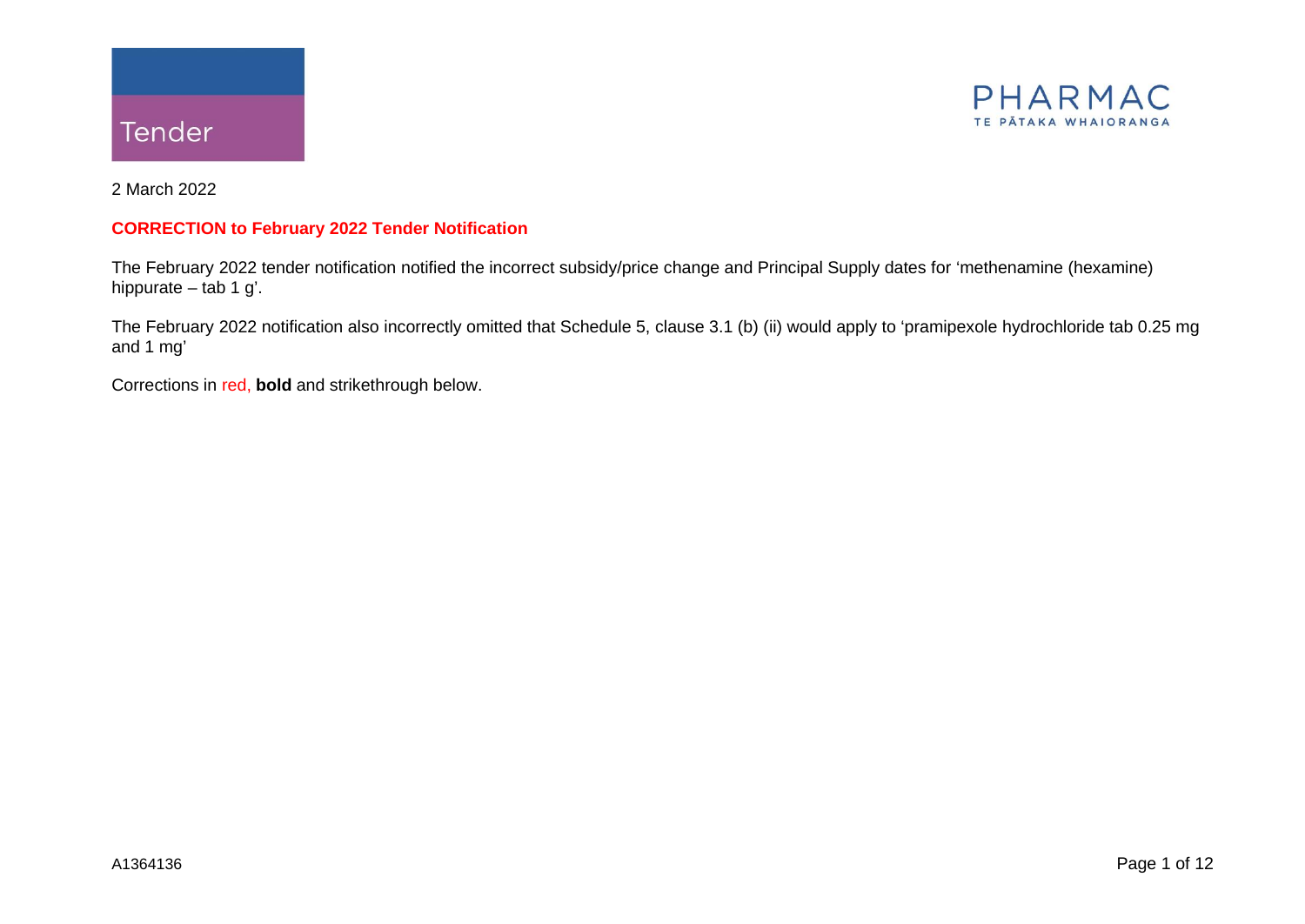

#### 28 February 2022

# **Tender results**

Pharmac has resolved to award tenders for Principal Supply Status for some products included in the 2020/21 Invitation to Tender, dated 2 November 2020 and the 2021/22 Invitation to Tender, dated 1 November 2021.

Some of the Pharmaceuticals that will be delisted when the period of Principal Supply Status commences may be subject to existing listing contracts with Pharmac. Suppliers of Pharmaceuticals that are subject to such contracts should continue to supply their Pharmaceuticals under those contracts. Pharmac will continue to subsidise those Pharmaceuticals accordingly until such time as those Pharmaceuticals are delisted.

### **Notification of Product Changes (NOPC) forms**

Please note that for any changes (price change, pack size change, new listing etc) to be effective in the Pharmaceutical Schedule (including Section H), suppliers are required to submit a Notification of Product Changes (NOPC) form to Pharmac, the Pharmacy Guild and the NZULM by:

- For new listings, by 4pm on the 12<sup>th</sup> of March 2022 or the 5<sup>th</sup> of the month prior to listing, whichever is earlier
- For price changes, by 4pm on the 12<sup>th</sup> of the month prior to the date of subsidy change

Pharmac cannot list a product (and Pharmacies cannot claim) without this information. More information about this process, and a copy of the NOPC form can be found on our website – [https://www.Pharmac.govt.nz/medicines/how-medicines-are-funded/new-funding-applications/Pharmaceutical](https://www.pharmac.govt.nz/medicines/how-medicines-are-funded/new-funding-applications/pharmaceutical-product-specifications-the-change-process)[product-specifications-the-change-process](https://www.pharmac.govt.nz/medicines/how-medicines-are-funded/new-funding-applications/pharmaceutical-product-specifications-the-change-process)

#### Suppliers are required to ensure that a Pharmacode has been obtained from the Pharmacy Guild of New

Zealand [\(http://www.pgnz.org.nz/about-us-1/Pharmacode\)](http://www.pgnz.org.nz/about-us-1/pharmacode) and that a CTPP code has been obtained from the New Zealand Universal List of Medicines [\(http://www.nzulm.org.nz/sponsors\)](http://www.nzulm.org.nz/sponsors). Pharmacodes and CTPP codes must be provided to Pharmac by the 5<sup>th</sup> of the month prior to the date of listing, or 10 business days following the market notification date (whichever is earliest). Pharmac cannot list a product (and Pharmacies cannot claim) without the correct Pharmacode.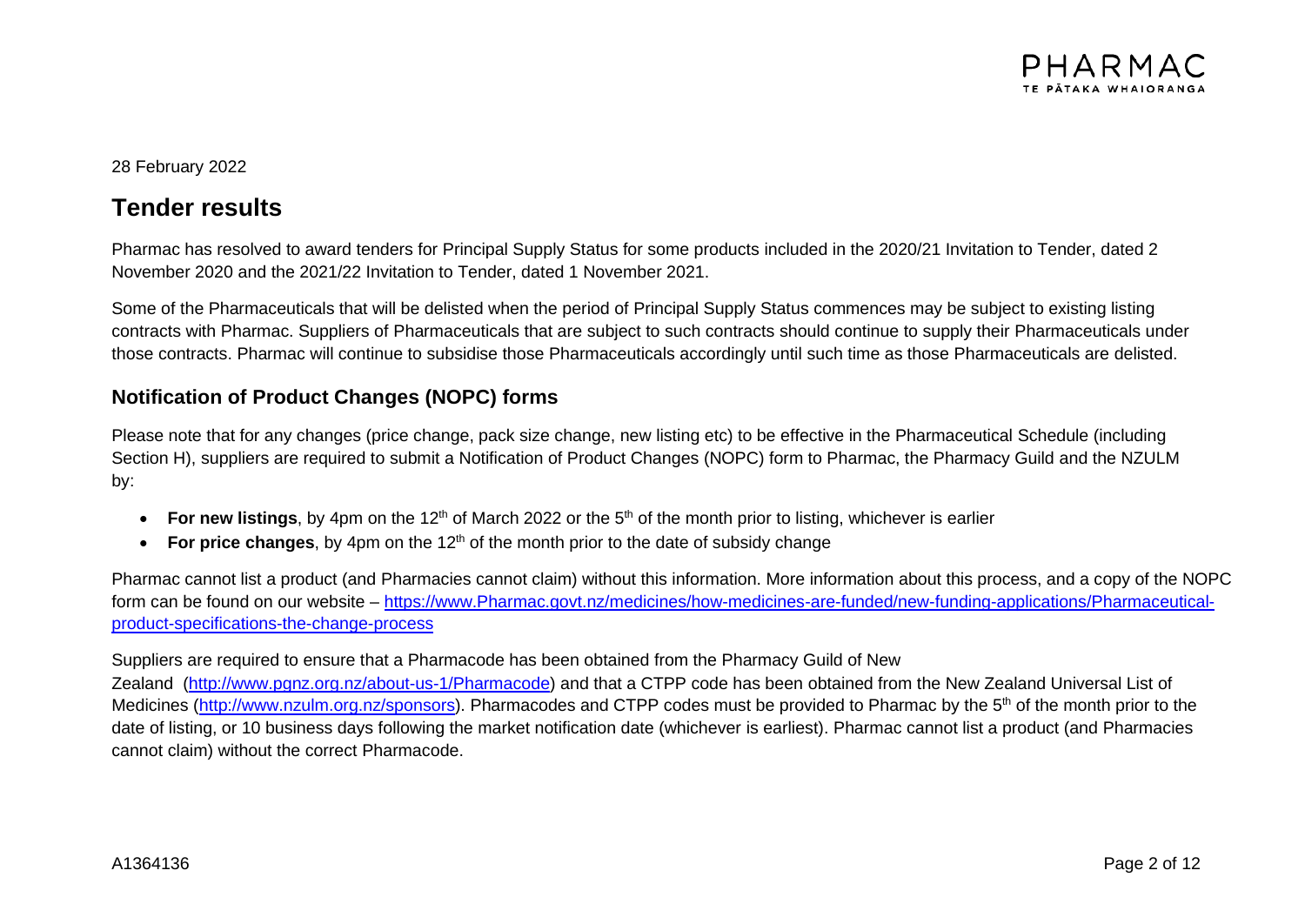## **2020/21 Tender – Principal Supply Status applies until 30 June 2024**

### **Community Pharmaceutical tenders – Section B of the Pharmaceutical Schedule**

*1. Tenders awarded to currently listed Pharmaceuticals where at least one other brand is listed*

| Chemical name             | Presentation;<br>Pack size and type                     | Current<br>pack price | <b>New</b><br>pack price | Principal Supply brand<br>(Supplier) | Date of listing   | <b>Principal Supply</b><br>Status date | Brand (Supplier) affected by delisting |
|---------------------------|---------------------------------------------------------|-----------------------|--------------------------|--------------------------------------|-------------------|----------------------------------------|----------------------------------------|
| Naloxone<br>hydrochloride | Inj 400 mcg per ml, 1<br>ml ampoule; 10<br>ampoule pack | \$22.60<br>(per 5)    | \$35.26<br>(per 10)      | Hameln<br>(Max Health)               | September<br>2022 | February 2023                          | DBL Naloxone Hydrochloride (Pfizer)    |
| Ticagrelor                | Tab 90 mg; 56 tablet<br>blister pack                    | \$90.00               | \$23.85                  | <b>Ticagrelor Sandoz</b><br>(Sandoz) | 1 October 2022    | March 2023                             | Brilinta (AstraZeneca)                 |

## **Hospital Pharmaceutical tenders – Section H of the Pharmaceutical Schedule.**

The decisions were as follows:

*2. Tenders awarded to currently listed Pharmaceuticals where at least one other brand is listed.*

| Chemical name             | Presentation:<br>Pack size and type                  | Current<br>pack<br>price | <b>New</b><br>pack<br>price | <b>Principal Supply brand</b><br>(Supplier) | <b>DV</b><br>limit | Listing date     | Principal Supply date | <b>Brand (Supplier)</b><br>affected by delisting |
|---------------------------|------------------------------------------------------|--------------------------|-----------------------------|---------------------------------------------|--------------------|------------------|-----------------------|--------------------------------------------------|
| Naloxone<br>hydrochloride | Inj 400 mcg per ml, 1 ml<br>ampoule; 10 ampoule pack | \$22.60<br>(per 5)       | \$35.26<br>(per<br>10)      | Hameln<br>(Max Health)                      | 5%                 | 1 September 2022 | 1 February 2023       | DBL Naloxone<br>Hydrochloride (Pfizer)           |
| Ticagrelor                | Tab 90 mg; 56 tablet blister<br>pack                 | \$90.00                  | \$23.85                     | <b>Ticagrelor Sandoz</b><br>(Sandoz)        | 5%                 | 1 October 2022   | 1 March 2023          | Brilinta (AstraZeneca)                           |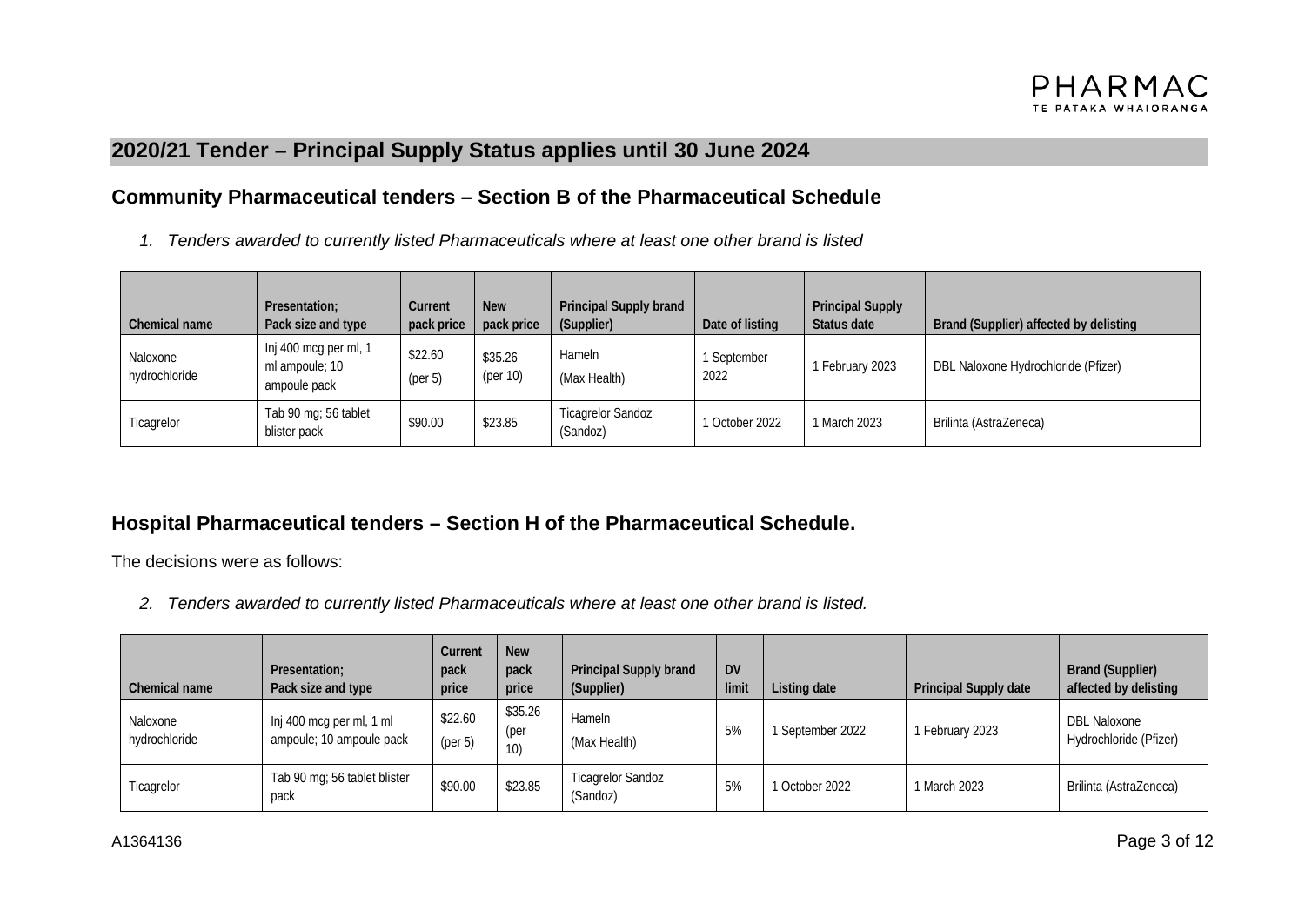# **2021/22 Tender – Principal Supply Status applies until 30 June 2025**

## **Community Pharmaceutical tenders – Section B of the Pharmaceutical Schedule**

*3. Tenders awarded to currently listed Pharmaceuticals where no other brand is listed*

| Chemical name                         | Presentation:<br>Pack size and type                | Current<br>pack price | <b>New</b><br>pack price | Principal Supply brand<br>(Supplier) | Date of subsidy<br>change | Principal Supply date |
|---------------------------------------|----------------------------------------------------|-----------------------|--------------------------|--------------------------------------|---------------------------|-----------------------|
| Amiodarone hydrochloride <sup>1</sup> | inj 50 mg per ml, 3 ml ampoule; 10 ampoule<br>pack | \$16.37               | \$15.22                  | Max Health (Max Health)              | 1 July 2022               | 1 December 2022       |
| Amiodarone hydrochloride              | Tab 100 mg; 30 tablet blister pack                 | \$3.80                | \$3.49                   | Aratac (Viatris)                     | 1 July 2022               | 1 December 2022       |
| Amiodarone hydrochloride              | Tab 200 mg; 30 tablet blister pack                 | \$5.25                | \$4.49                   | Aratac (Viatris)                     | 1 July 2022               | 1 December 2022       |
| Calcitriol                            | Cap 0.25 mcg; 100 capsule bottle                   | \$7.95                | \$7.89                   | Calcitriol-AFT (AFT)                 | 1 July 2022               | 1 December 2022       |
| Calcitriol                            | Cap 0.5 mcg; 100 capsule bottle                    | \$13.75               | \$13.68                  | Calcitriol-AFT (AFT)                 | 1 July 2022               | 1 December 2022       |
| Carbimazole                           | Tab 5 mg; 100 tablet bottle                        | \$10.80               | \$7.56                   | Neo-Mercazole (AFT)                  | 1 April 2022              | 1 September 2022      |
| Chloramphenicol <sup>1</sup>          | Eye ointment 1%; 5 g tube OP                       | \$1.55                | \$1.09                   | Devatis (Devatis)                    | 1 July 2022               | 1 December 2022       |
| Colchicine                            | Tab 500 mcg; 100 tablet bottle                     | \$10.06               | \$6.00                   | Colgout (Aspen)                      | 1 April 2022              | 1 September 2022      |
| Compound electrolytes <sup>1</sup>    | Powder for oral soln: 50 sachet box                | \$9.77                | \$9.53                   | Electral (Teva)                      | 1 July 2022               | 1 December 2022       |
| Cyclizine lactate <sup>1</sup>        | Inj 50 mg per ml, 1 ml ampoule; 10 ampoule<br>pack | \$21.53               | \$16.36                  | Hameln (Max Health)                  | 1 July 2022               | 1 December 2022       |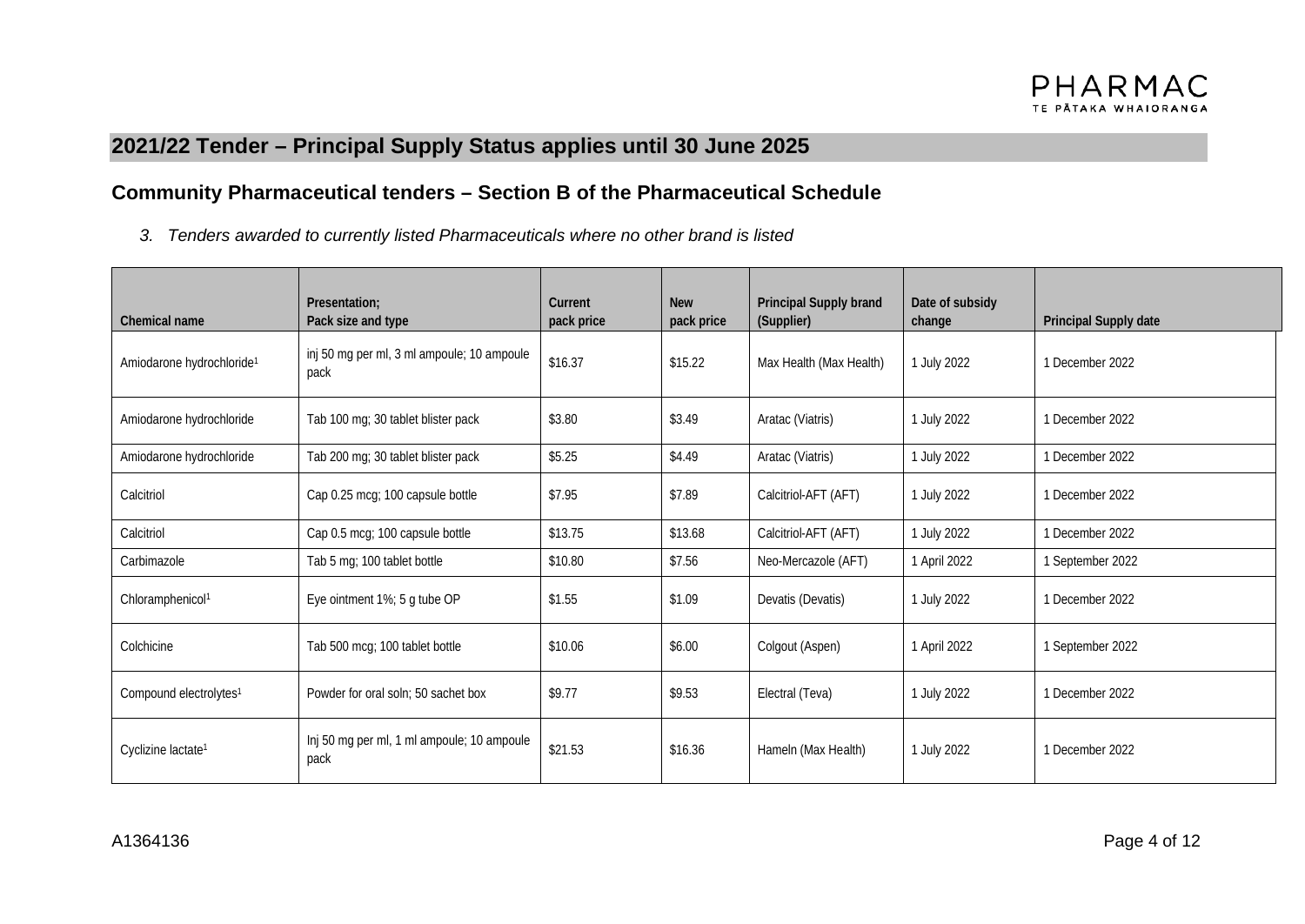

| Chemical name                                    | Presentation;<br>Pack size and type          | Current<br>pack price | <b>New</b><br>pack price | Principal Supply brand<br>(Supplier)               | Date of subsidy<br>change | Principal Supply date        |
|--------------------------------------------------|----------------------------------------------|-----------------------|--------------------------|----------------------------------------------------|---------------------------|------------------------------|
| Dihydrocodeine tartrate                          | Tab long-acting 60 mg; 60 tablet bottle      | \$8.60                | \$8.60                   | <b>DHC Continus</b><br>(MundiPharma)               | 1 July 2022               | 1 December 2022              |
| <b>Dimethicone</b>                               | Crm 5% pump bottle; 500 ml OP                | \$4.48                | \$4.30                   | healthE Dimethicone 5%<br>1 July 2022<br>(Jaychem) |                           | 1 December 2022              |
| <b>Dimethicone</b>                               | Lotn 4%: 200 ml bottle OP                    | \$4.98                | \$4.25                   | healthE Dimethicone Lotion<br>(Jaychem)            | 1 July 2022               | 1 December 2022              |
| Erythromycin (as lactobionate)                   | Inj 1 g; 1 vial pack                         | \$10.00               | \$10.00                  | Erythromycin IV (AFT)                              | 1 July 2022               | 1 December 2022              |
| Glatiramer acetate <sup>1</sup>                  | Inj 40 mg prefilled syringe; 12 syringe pack | \$2,275.00            | \$1,137.48               | Copaxone (Teva)                                    | 1 May 2022                | 1 October 2022               |
| Lisinopril <sup>1</sup>                          | Tab 5 mg; 90 tablet blister pack             | \$17.50               | \$11.07                  | Ethics Lisinopril (Teva)                           | 1 May 2022                | 1 October 2022               |
| Lisinopril <sup>1</sup>                          | Tab 10 mg; 90 tablet blister pack            | \$17.50               | \$11.67                  | Ethics Lisinopril (Teva)                           | 1 May 2022                | 1 October 2022               |
| Lisinopril <sup>1</sup>                          | Tab 20 mg; 90 tablet blister pack            | \$17.50               | \$14.69                  | Ethics Lisinopril (Teva)                           | 1 May 2022                | 1 October 2022               |
| Mercaptopurine                                   | Tab 50 mg; 25 tablet bottle                  | \$37.00               | \$25.90                  | Puri-nethol (Aspen)                                | 1 July 2022               | 1 December 2022              |
| Methenamine (hexamine)<br>hippurate <sup>1</sup> | Tab 1 g; 100 tablet bottle                   | \$40.01               | \$19.95                  | Hiprex (Radiant Health)                            | 1 April September<br>2022 | September 2022 February 2023 |
| Montelukast                                      | Tab 4 mg; 28 tablet blister pack             | \$4.25                | \$3.10                   | Montelukast Mylan (Viatris)                        | 1 July 2022               | 1 December 2022              |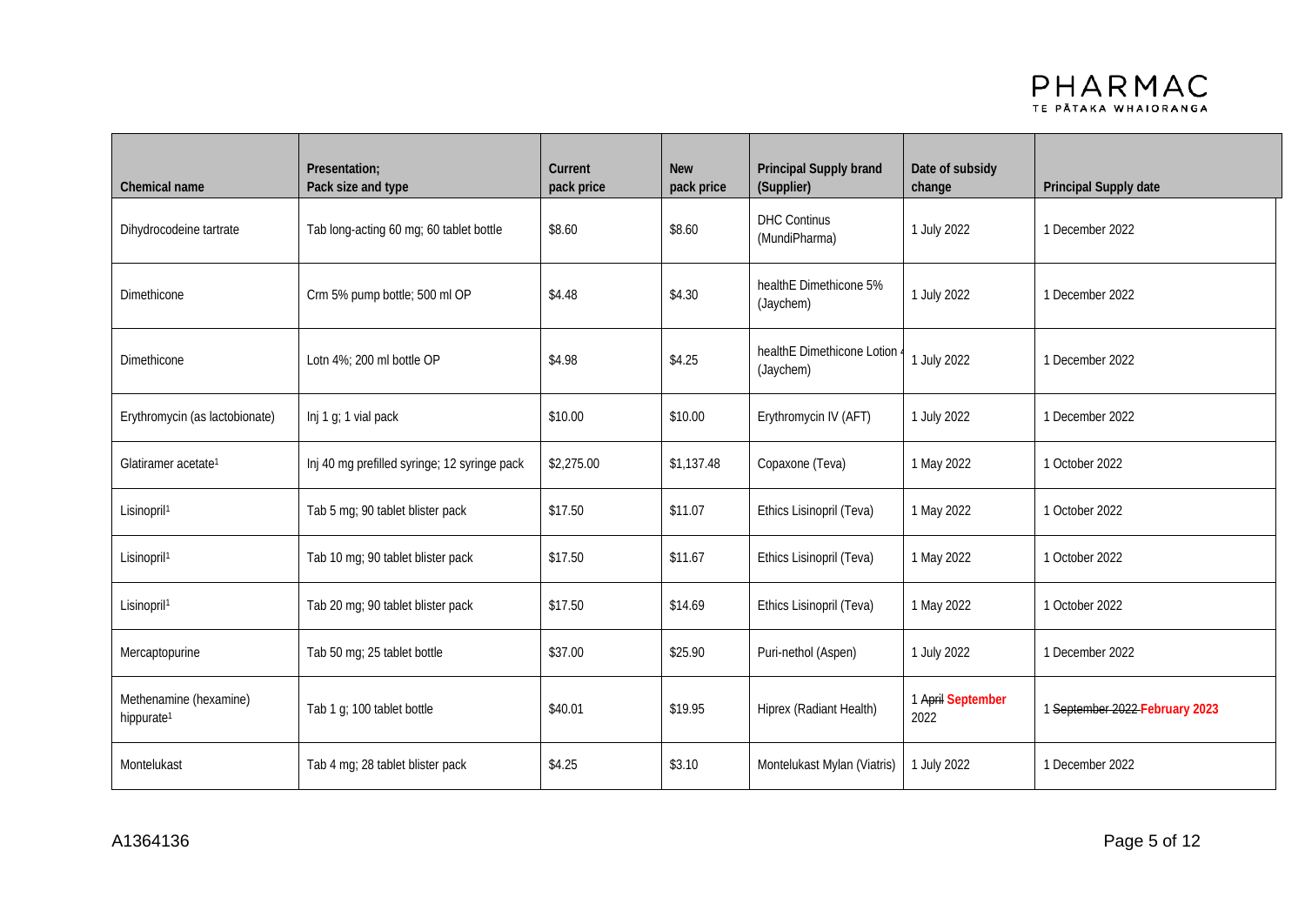

| Chemical name                          | Presentation:<br>Pack size and type                                                                                                                                             | Current<br>pack price | <b>New</b><br>pack price | Principal Supply brand<br>(Supplier) | Date of subsidy<br>change | Principal Supply date |
|----------------------------------------|---------------------------------------------------------------------------------------------------------------------------------------------------------------------------------|-----------------------|--------------------------|--------------------------------------|---------------------------|-----------------------|
| Montelukast                            | Tab 5 mg; 28 tablet blister pack                                                                                                                                                | \$4.25                | \$3.10                   | Montelukast Mylan (Viatris)          | 1 July 2022               | 1 December 2022       |
| Montelukast                            | Tab 10 mg; 28 tablet blister pack                                                                                                                                               | \$3.95                | \$2.90                   | Montelukast Mylan (Viatris)          | 1 July 2022               | 1 December 2022       |
| Olopatadine <sup>1</sup>               | Eye drops 0.1%; 5 ml bottle OP                                                                                                                                                  | \$2.20                | \$2.17                   | Olopatadine Teva (Teva)              | 1 July 2022               | 1 December 2022       |
| Pramipexole hydrochloride <sup>1</sup> | Tab 0.25 mg; 100 tablet blister pack                                                                                                                                            | \$6.12                | \$5.51                   | Ramipex (Devatis)                    | 1 July 2022               | 1 December 2022       |
| Pramipexole hydrochloride <sup>1</sup> | Tab 1 mg; 100 tablet blister pack                                                                                                                                               | \$20.73               | \$18.66                  | Ramipex (Devatis)                    | 1 July 2022               | 1 December 2022       |
| Promethazine hydrochloride             | Tab 10 mg; 50 tablet blister pack                                                                                                                                               | \$2.02                | \$1.39                   | Allersoothe (AFT)                    | 1 April 2022              | 1 September 2022      |
| Promethazine hydrochloride             | Tab 25 mg; 50 tablet blister pack                                                                                                                                               | \$2.27                | \$1.58                   | Allersoothe (AFT)                    | 1 April 2022              | 1 September 2022      |
| Spironolactone                         | Tab 25 mg; 100 tablet bottle                                                                                                                                                    | \$4.38                | \$3.68                   | Spiractin (Viatris)                  | 1 April 2022              | 1 September 2022      |
| Spironolactone                         | Tab 100 mg; 100 tablet bottle                                                                                                                                                   | \$11.80               | \$10.65                  | Spiractin (Viatris)                  | 1 April 2022              | 1 September 2022      |
|                                        | 1This product will be supplied at the Price from the 1st day of the month prior to the listing date, as per Schedule 5, clause 3.1 (b)(II) of the 2021/22 Invitation To Tender. |                       |                          |                                      |                           |                       |

*See table 5 below for changes to Section B of the Pharmaceutical Schedule in relation to carmustine.*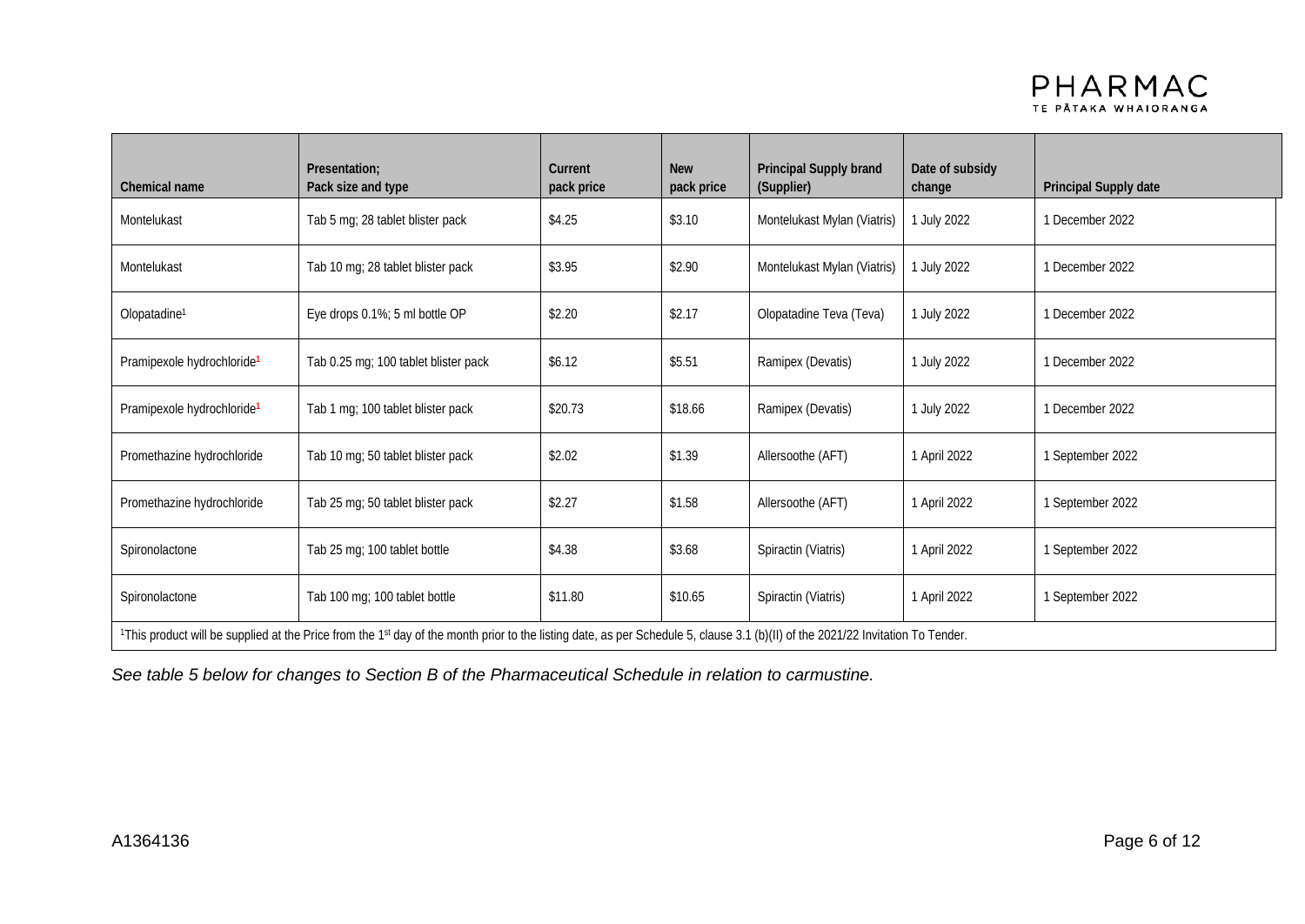# **Hospital Pharmaceutical tenders – Section H of the Pharmaceutical Schedule.**

*4. Tenders awarded to Pharmaceuticals where no other brand is listed*

| Chemical name                             | Presentation:<br>Pack size and type                       | Current<br>pack price | <b>New</b><br>pack price | Principal Supply brand<br>(Supplier) | <b>DV</b><br>limit | Date of price<br>change | Principal Supply date |
|-------------------------------------------|-----------------------------------------------------------|-----------------------|--------------------------|--------------------------------------|--------------------|-------------------------|-----------------------|
| Amiodarone hydrochloride <sup>2</sup>     | Inj 50 mg per ml, 3 ml ampoule; 10<br>ampoule pack        | \$16.37               | \$15.22                  | Max Health (Max Health)              | 5%                 | 1 July 2022             | 1 December 2022       |
| Amiodarone hydrochloride                  | Tab 100 mg; 30 tablet blister pack                        | \$3.80                | \$3.49                   | Aratac (Viatris)                     | 5%                 | 1 July 2022             | 1 December 2022       |
| Amiodarone hydrochloride                  | Tab 200 mg; 30 tablet blister pack                        | \$5.25                | \$4.49                   | Aratac (Viatris)                     | 5%                 | 1 July 2022             | 1 December 2022       |
| Bupivacaine hydrochloride with<br>glucose | inj 0.5% with glucose 8%,<br>4 ml ampoule; 5 ampoule pack | \$38.00               | \$26.67                  | Marcain Heavy (Aspen)                | 5%                 | 1 April 2022            | 1 September 2022      |
| Calcitriol                                | Cap 0.25 mcg; 100 capsule bottle                          | \$7.95                | \$7.89                   | Calcitriol-AFT (AFT)                 | 5%                 | 1 July 2022             | 1 December 2022       |
| Calcitriol                                | Cap 0.5 mcg; 100 capsule bottle                           | \$13.75               | \$13.68                  | Calcitriol-AFT (AFT)                 | 5%                 | 1 July 2022             | 1 December 2022       |
| Carmustine <sup>3</sup>                   | Inj 100 mg vial; 1 vial pack                              | \$1,387.00            | \$710.00                 | <b>BiCNU</b> (Luminarie)             | 5%                 | 1 April 2022            | 1 September 2022      |
| Chloramphenicol <sup>2</sup>              | Eye oint 1%; 5 g tube                                     | \$1.55                | \$1.09                   | Devatis (Devatis)                    | 5%                 | 1 July 2022             | 1 December 2022       |
| Colchicine                                | Tab 500 mcg; 100 tablet bottle                            | \$10.06               | \$6.00                   | Colgout (Aspen)                      | 5%                 | 1 April 2022            | 1 September 2022      |
| Compound electrolytes                     | Powder for oral soln: 50 sachet<br>box                    | \$9.77                | \$9.53                   | Electral (Teva)                      | 5%                 | 1 July 2022             | 1 December 2022       |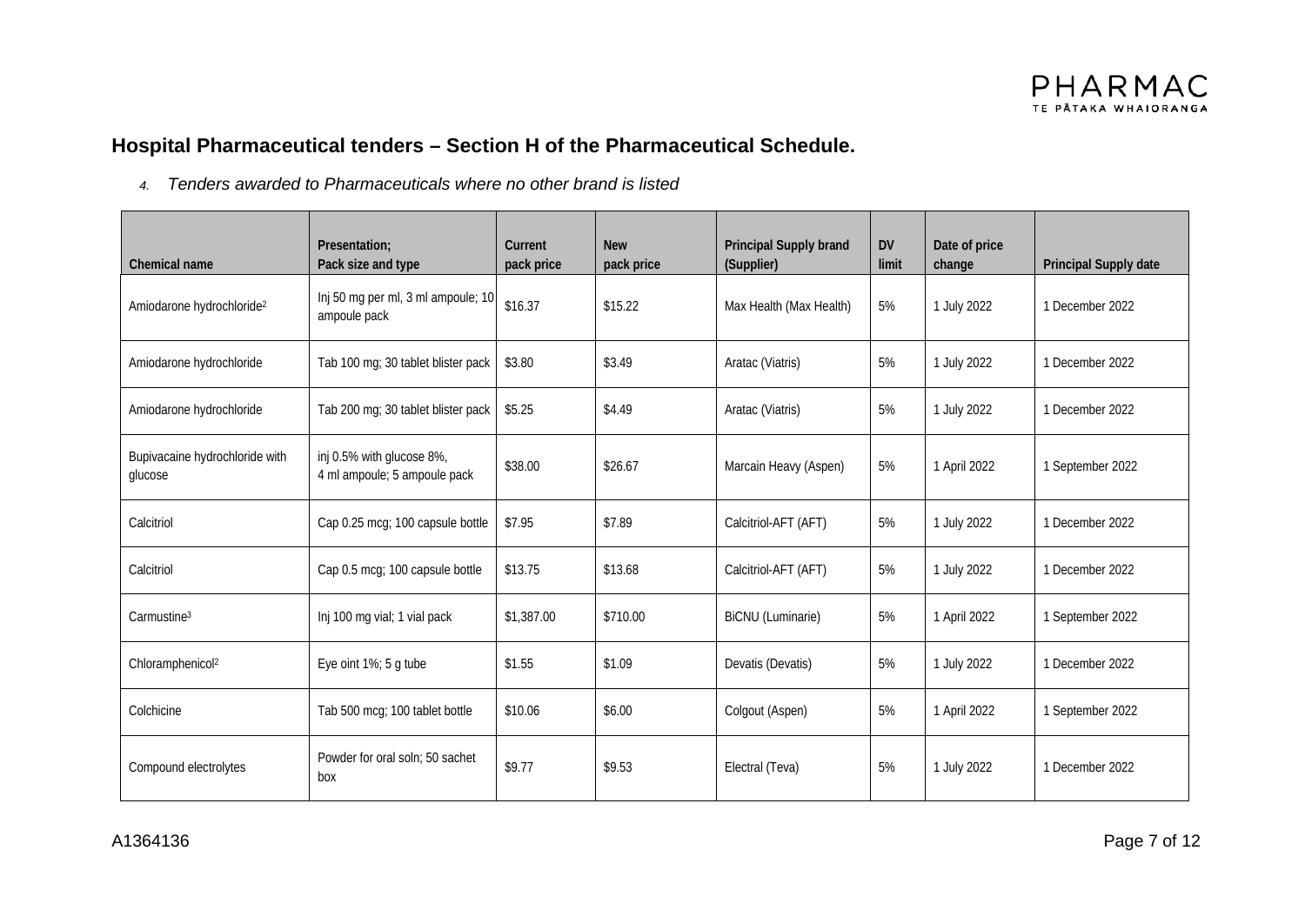

| Chemical name                   | Presentation;<br>Pack size and type                | Current<br>pack price | <b>New</b><br>pack price | Principal Supply brand<br>(Supplier)       | <b>DV</b><br>limit | Date of price<br>change | Principal Supply date |
|---------------------------------|----------------------------------------------------|-----------------------|--------------------------|--------------------------------------------|--------------------|-------------------------|-----------------------|
| Cyclizine lactate <sup>2</sup>  | Inj 50 mg per ml, 1 ml ampoule; 10<br>ampoule pack | \$21.53               | \$16.36                  | Hameln (Max Health)                        | 5%                 | 1 July 2022             | 1 December 2022       |
| Dihydrocodeine tartrate         | Tab long-acting 60 mg; 60 tablet<br>bottle         | \$8.60                | \$8.60                   | <b>DHB Continus</b><br>(MundiPharma)       | 5%                 | 1 July 2022             | 1 December 2022       |
| Dimethicone                     | Crm 5% tube; 100 g tube                            | \$1.53                | \$1.47                   | healthE Dimethicone 5%<br>(Jaychem)        | 5%                 | 1 July 2022             | 1 December 2022       |
| <b>Dimethicone</b>              | Crm 5% pump bottle; 500 ml<br>pump bottle          | \$4.48                | \$4.30                   | healthE Dimethicone 5%<br>(Jaychem)        | 5%                 | 1 July 2022             | 1 December 2022       |
| Dimethicone                     | Lotn 4%; 200 ml bottle                             | \$4.98                | \$4.25                   | healthE Dimethicone 4%<br>Lotion (Jaychem) | 5%                 | 1 July 2022             | 1 December 2022       |
| Erythromycin (as lactobionate)  | Inj 1 g vial; 1 vial pack                          | \$10.00               | \$10.00                  | Erythromycin IV (AFT)                      | 5%                 | 1 July 2022             | 1 December 2022       |
| Glatiramer acetate <sup>2</sup> | Inj 40 mg prefilled syringe; 12<br>syringe pack    | \$2,275.00            | \$1,137.48               | Copaxone (Teva)                            | 5%                 | 1 May 2022              | 1 October 2022        |
| Lisinopril <sup>2</sup>         | Tab 5 mg; 90 tablet blister pack                   | \$17.50               | \$11.07                  | Ethics Lisinopril (Teva)                   | 5%                 | 1 May 2022              | 1 October 2022        |
| Lisinopril <sup>2</sup>         | Tab 10 mg; 90 tablet blister pack                  | \$17.50               | \$11.67                  | Ethics Lisinopril (Teva)                   | 5%                 | 1 May 2022              | 1 October 2022        |
| Lisinopril <sup>2</sup>         | Tab 20 mg; 90 tablet blister pack                  | \$17.50               | \$14.69                  | Ethics Lisinopril (Teva)                   | 5%                 | 1 May 2022              | 1 October 2022        |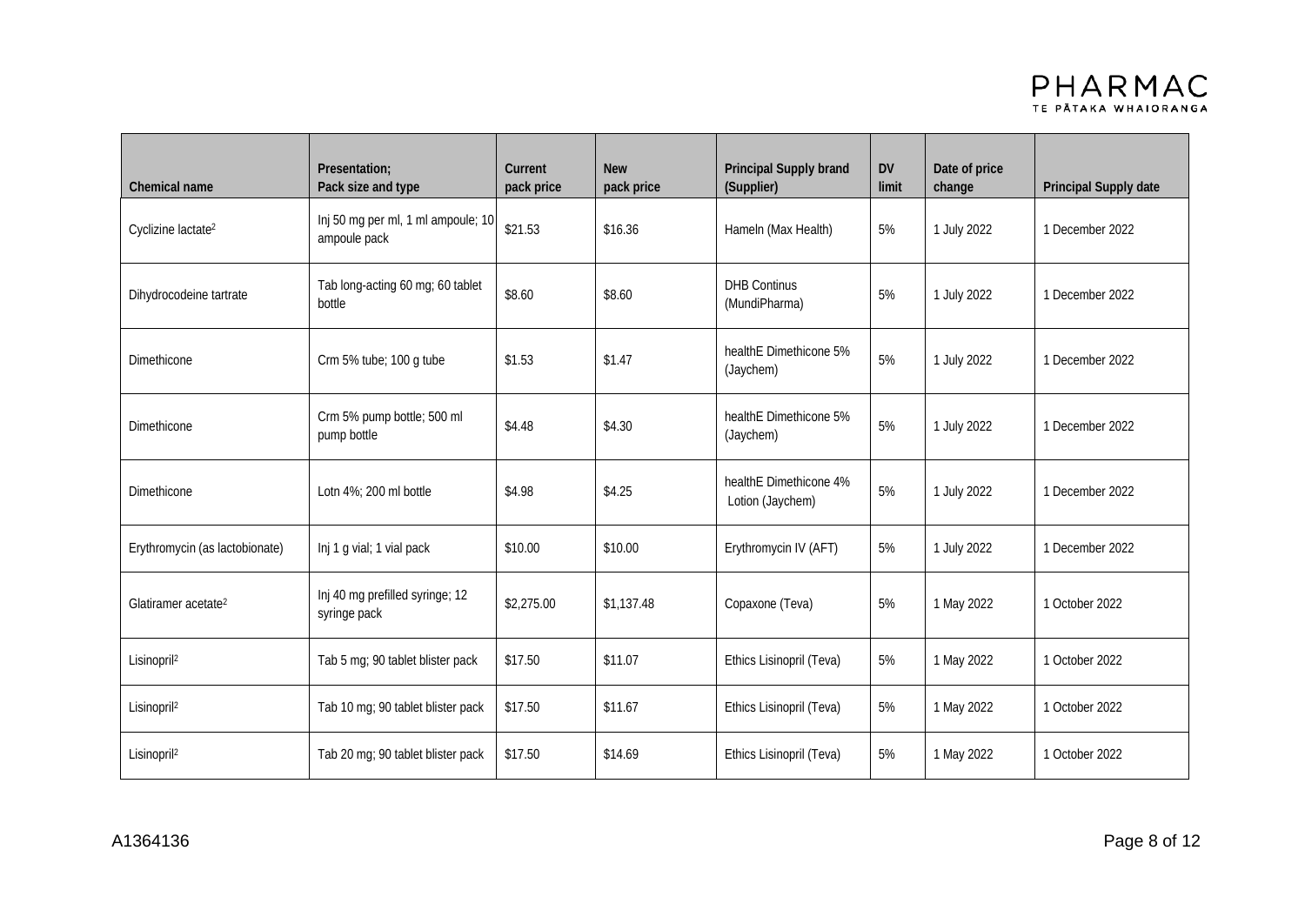

| Chemical name                                    | Presentation:<br>Pack size and type     | Current<br>pack price | <b>New</b><br>pack price | Principal Supply brand<br>(Supplier) | <b>DV</b><br>limit | Date of price<br>change      | Principal Supply date             |
|--------------------------------------------------|-----------------------------------------|-----------------------|--------------------------|--------------------------------------|--------------------|------------------------------|-----------------------------------|
| Mercaptopurine                                   | Tab 50 mg; 25 tablet bottle             | \$37.00               | \$25.90                  | Puri-nethol (Aspen)                  | 5%                 | 1 July 2022                  | 1 December 2022                   |
| Methenamine (hexamine)<br>hippurate <sup>2</sup> | Tab 1 g; 100 tablet bottle              | \$40.01               | \$19.95                  | Hiprex (Radiant Health)              | 5%                 | 1 April<br>September<br>2022 | 1 September 2022<br>February 2023 |
| Montelukast                                      | Tab 4 mg; 28 tablet blister pack        | \$4.25                | \$3.10                   | Montelukast Mylan (Viatris)          | 5%                 | 1 July 2022                  | 1 December 2022                   |
| Montelukast                                      | Tab 5 mg; 28 tablet blister pack        | \$4.25                | \$3.10                   | Montelukast Mylan (Viatris)          | 5%                 | 1 July 2022                  | 1 December 2022                   |
| Montelukast                                      | Tab 10 mg; 28 tablet blister pack       | \$3.95                | \$2.90                   | Montelukast Mylan (Viatris)          | 5%                 | 1 July 2022                  | 1 December 2022                   |
| Nimodipine                                       | Tab 30 mg; 100 tablet blister pack      | \$350.00              | \$350.00                 | Nimotop (Bayer)                      | 5%                 | 1 July 2022                  | 1 December 2022                   |
| Olopatadine <sup>2</sup>                         | Eye drops 0.1%; 5 ml bottle             | \$2.20                | \$2.17                   | Olopatadine Teva (Teva)              | 5%                 | 1 July 2022                  | 1 December 2022                   |
| Pramipexole hydrochloride <sup>2</sup>           | Tab 0.25 mg; 100 tablet blister<br>pack | \$6.12                | \$5.51                   | Ramipex (Devatis)                    | 5%                 | 1 July 2022                  | 1 December 2022                   |
| Pramipexole hydrochloride <sup>2</sup>           | Tab 1 mg; 10 tablet blister pack        | \$20.73               | \$18.66                  | Ramipex (Devatis)                    | 5%                 | 1 July 2022                  | 1 December 2022                   |
| Promethazine hydrochloride                       | Tab 10 mg; 50 tablet blister pack       | \$2.02                | \$1.39                   | Allersoothe (AFT)                    | 5%                 | 1 April 2022                 | 1 September 2022                  |
| Promethazine hydrochloride                       | Tab 25 mg; 50 tablet blister pack       | \$2.27                | \$1.58                   | Allersoothe (AFT)                    | 5%                 | 1 April 2022                 | 1 September 2022                  |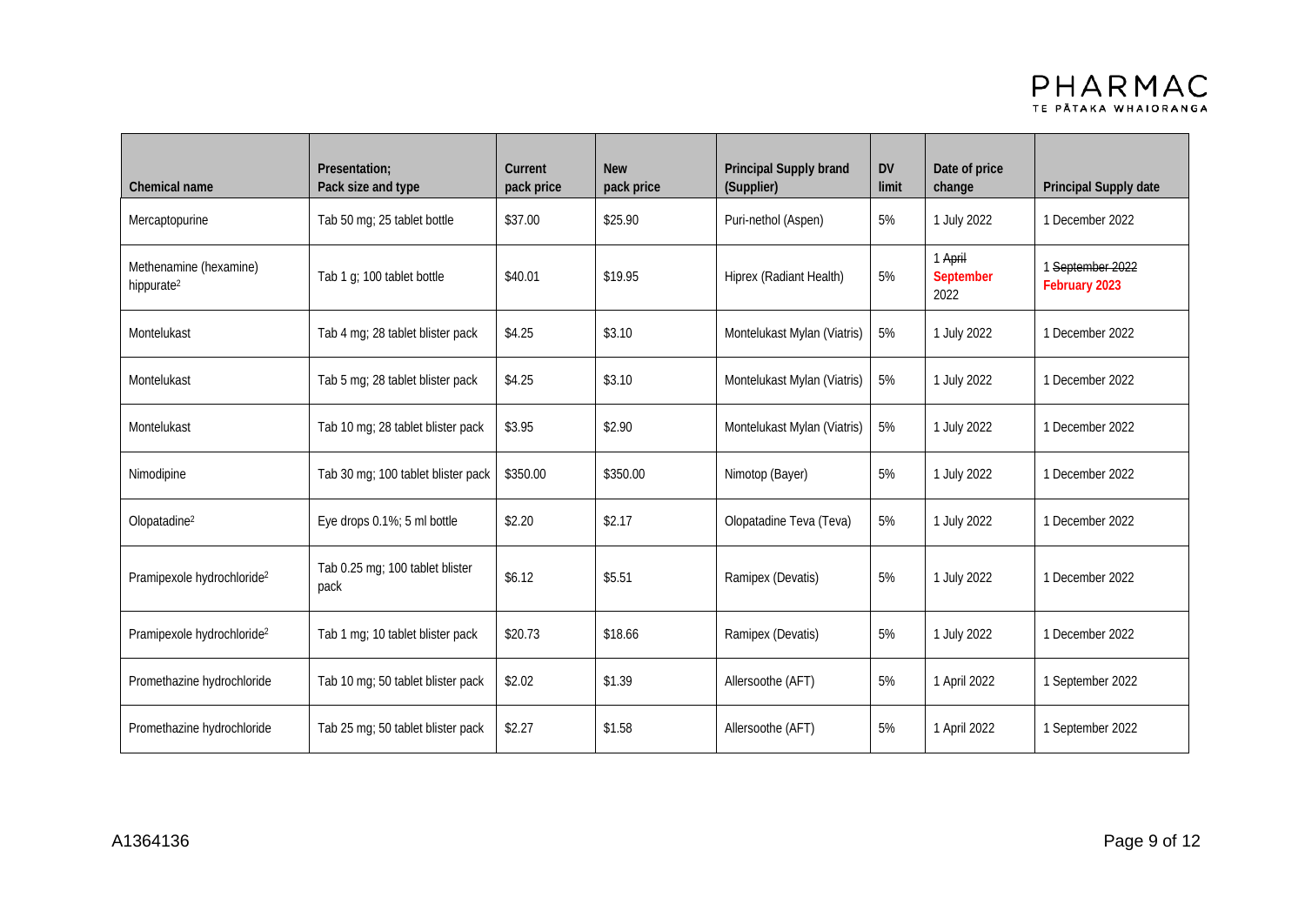| Chemical name                                                                                                                                                                                                                                                                                                                                                                                                                      | Presentation:<br>Pack size and type                                                                                                                  | Current<br>pack price | <b>New</b><br>pack price | Principal Supply brand<br>(Supplier) | <b>DV</b><br>limit | Date of price<br>change | Principal Supply date |
|------------------------------------------------------------------------------------------------------------------------------------------------------------------------------------------------------------------------------------------------------------------------------------------------------------------------------------------------------------------------------------------------------------------------------------|------------------------------------------------------------------------------------------------------------------------------------------------------|-----------------------|--------------------------|--------------------------------------|--------------------|-------------------------|-----------------------|
| Sodium hyaluronate<br>[hyaluronic acid]                                                                                                                                                                                                                                                                                                                                                                                            | Inj 10 mg per ml, 0.85 ml syringe;<br>1 syringe pack                                                                                                 | \$28.50               | \$28.50                  | Healon (AMO)                         | 5%                 | July 2022               | 1 December 2022       |
| Sodium hyaluronate<br>[hyaluronic acid]                                                                                                                                                                                                                                                                                                                                                                                            | Inj 18 mg per ml, 0.85 ml syringe;<br>1 syringe pack                                                                                                 | \$50.00               | \$50.00                  | Healon GV Pro (AMO)                  | 5%                 | 1 July 2022             | 1 December 2022       |
| Sodium hyaluronate<br>[hyaluronic acid]                                                                                                                                                                                                                                                                                                                                                                                            | Inj 23 mg per ml, 0.6 ml syringe;<br>1 syringe pack                                                                                                  | \$60.00               | \$60.00                  | Healon 5 (AMO)                       | 5%                 | July 2022               | 1 December 2022       |
| Spironolactone                                                                                                                                                                                                                                                                                                                                                                                                                     | Tab 25 mg; 100 tablet bottle                                                                                                                         | \$4.38                | \$3.68                   | Spiractin (Viatris)                  | 5%                 | 1 April 2022            | 1 September 2022      |
| Spironolactone                                                                                                                                                                                                                                                                                                                                                                                                                     | Tab 100 mg; 100 tablet bottle                                                                                                                        | \$11.80               | \$10.65                  | Spiractin (Viatris)                  | 5%                 | 1 April 2022            | 1 September 2022      |
| <sup>2</sup> This product will be supplied at the Price from the 1 <sup>st</sup> day of the month prior to the listing date, as per Schedule 6, clause 3.1 (b)(II) of the 2021/22 Invitation To Tender.<br><sup>3</sup> The price and subsidy of carmustine (PCT only - Specialist) in Section B of the Pharmaceutical Schedule will also be amended to the above prices from 1 April 2022. The subsidy of carmustine (Baxter) inj |                                                                                                                                                      |                       |                          |                                      |                    |                         |                       |
|                                                                                                                                                                                                                                                                                                                                                                                                                                    | 100 mg for ECP in Section B of the Pharmaceutical Schedule will also be amended from \$1,387.00 per 100 mg to \$710.00 per 100 mg from 1 April 2022. |                       |                          |                                      |                    |                         |                       |

#### 5. *Tenders awarded to pharmaceuticals where at least one other brand is listed*

| Chemical name                                                                                                                                                                                                                                                                                                                                                                   | Presentation:<br>Pack size and type | Current<br>pack price | New pack<br>price | <b>Principal Supply brand</b><br>(Supplier) | <b>DV</b><br>limi | Listing date | <b>Principal Supply date</b> | <b>Brand (Supplier)</b><br>affected by delisting |
|---------------------------------------------------------------------------------------------------------------------------------------------------------------------------------------------------------------------------------------------------------------------------------------------------------------------------------------------------------------------------------|-------------------------------------|-----------------------|-------------------|---------------------------------------------|-------------------|--------------|------------------------------|--------------------------------------------------|
| Carmustine <sup>3</sup>                                                                                                                                                                                                                                                                                                                                                         | Inj 100 mg vial; 1 vial pack        | \$1,387.00            | \$710.00          | BiCNU (Luminarie)                           | 5%                | April 2022   | 1 September 2022             | <b>Bicnu Heritage</b><br>(Luminarie)             |
| <sup>3</sup> The price and subsidy of carmustine (PCT only - Specialist) in Section B of the Pharmaceutical Schedule will also be amended to the above prices from 1 April 2022. The subsidy of carmustine (Baxter) inj<br>100 mg for ECP in Section B of the Pharmaceutical Schedule will also be amended from \$1,387.00 per 100 mg to \$710.00 per 100 mg from 1 April 2022. |                                     |                       |                   |                                             |                   |              |                              |                                                  |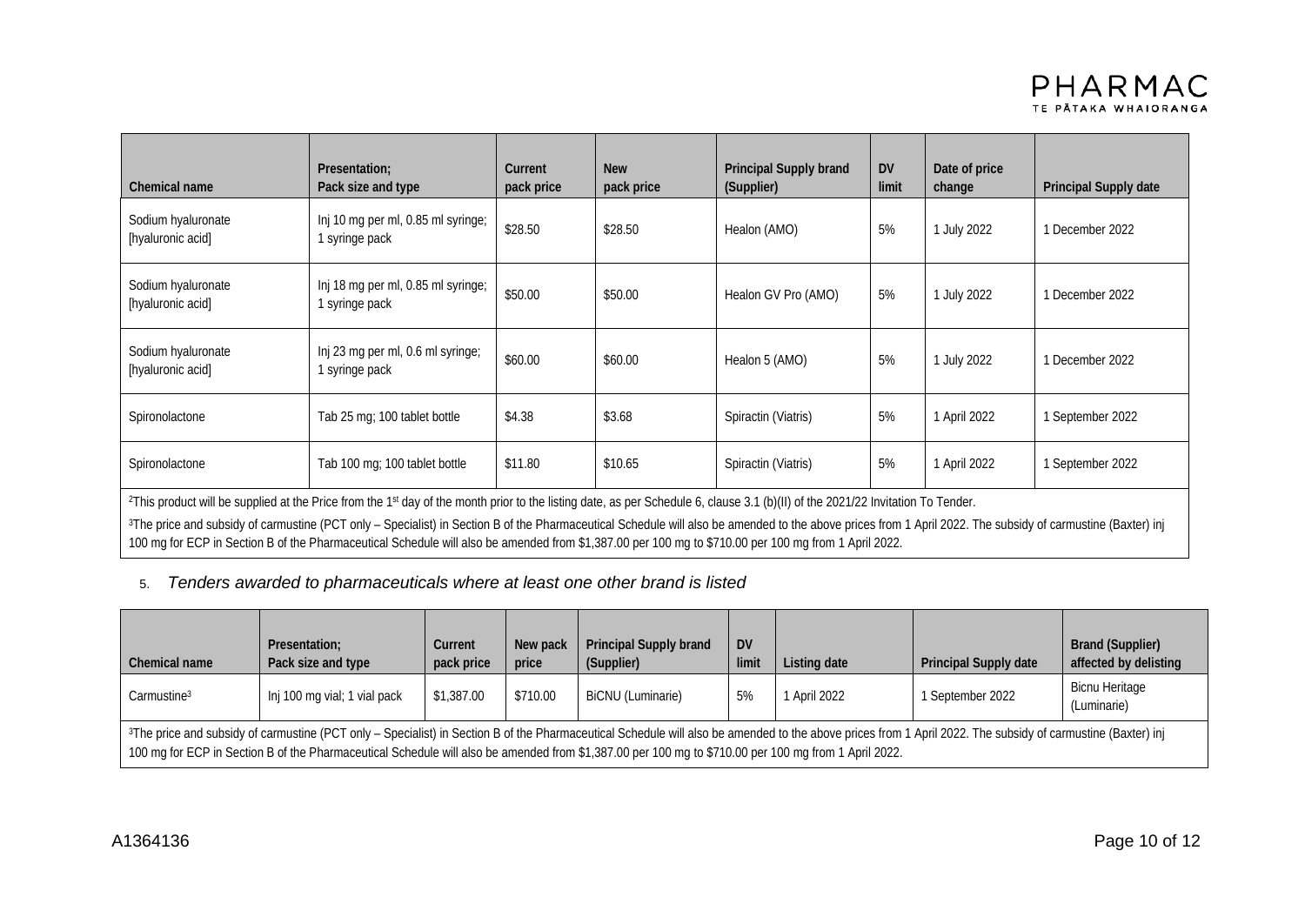

## **Tender declines - Products where no tender is to be awarded for Principal Supply Status**

Pharmac has resolved not to award tenders for Principal Supply Status for the following products listed in the 2021/22 Invitation to Tender, dated 1 November 2021.

| Chemical name                                              | Line item                                                 | Chemical name                        | Line item                                                             |
|------------------------------------------------------------|-----------------------------------------------------------|--------------------------------------|-----------------------------------------------------------------------|
| Adapalene                                                  | Crm 0.1%                                                  | Mifepristone with misoprostol        | Mifepristone 200 mg tablet x 1 at<br>200 mcg tablet x4 [combination p |
| Adapalene                                                  | Gel 0.1%                                                  | Morphine hydrochloride               | Oral liq 1 mg per ml                                                  |
| Benzoyl peroxide                                           | Gel/crm/soln/lotion 2.5% - 5%                             | Morphine hydrochloride               | Oral liq 2 mg per ml                                                  |
| Daunorubicin                                               | Inj 2 mg per ml, 10 ml                                    | Morphine hydrochloride               | Oral liq 5 mg per ml                                                  |
| Eptifibatide                                               | Inj 0.75 mg per ml, 100 ml                                | Morphine hydrochloride               | Oral liq 10 mg per ml                                                 |
| Eptifibatide                                               | Inj 2 mg per ml, 25 ml                                    | Oxybutynin                           | Oral liq 1 mg per ml                                                  |
| Furosemide [Frusemide]                                     | Inj 10 mg per ml, 25 ml                                   | Prazosin hydrochloride               | Tab 1 mg                                                              |
| Furosemide [Frusemide]                                     | Oral liq 10 mg per ml                                     | Prazosin hydrochloride               | Tab 2 mg                                                              |
| Gentamicin sulphate                                        | Inj 40 mg per ml, 2 ml                                    | Prazosin hydrochloride               | Tab 5 mg                                                              |
| Isoniazid                                                  | Tab 100 mg                                                | Sodium fluoride                      | Tab 1.1 mg                                                            |
| Isoniazid                                                  | Tab 300 mg                                                | Sodium hyaluronate [hyaluronic acid] | Inj 14 mg per ml, 0.85 ml syringe                                     |
| Lidocaine [Lignocaine] hydrochloride with<br>chlorhexidine | Gel 2% with 0.0% chlorhexidine, 10 ml<br>urethral syringe | Solifenacin succinate                | Oral lig                                                              |
| Mercaptopurine                                             | Oral liq 20 mg per ml                                     | Spironolactone                       | Oral liq 5 mg per ml                                                  |

| Line item                                                 | Chemical name                        | Line item                                                                              |  |  |
|-----------------------------------------------------------|--------------------------------------|----------------------------------------------------------------------------------------|--|--|
| Crm 0.1%                                                  | Mifepristone with misoprostol        | Mifepristone 200 mg tablet x 1 and misoprostol<br>200 mcg tablet x4 [combination pack] |  |  |
| Gel 0.1%                                                  | Morphine hydrochloride               | Oral liq 1 mg per ml                                                                   |  |  |
| Gel/crm/soln/lotion 2.5% - 5%                             | Morphine hydrochloride               | Oral liq 2 mg per ml                                                                   |  |  |
| Inj 2 mg per ml, 10 ml                                    | Morphine hydrochloride               | Oral liq 5 mg per ml                                                                   |  |  |
| Inj 0.75 mg per ml, 100 ml                                | Morphine hydrochloride               | Oral liq 10 mg per ml                                                                  |  |  |
| Inj 2 mg per ml, 25 ml                                    | Oxybutynin                           | Oral liq 1 mg per ml                                                                   |  |  |
| Inj 10 mg per ml, 25 ml                                   | Prazosin hydrochloride               | Tab 1 mg                                                                               |  |  |
| Oral liq 10 mg per ml                                     | Prazosin hydrochloride               | Tab 2 mg                                                                               |  |  |
| Inj 40 mg per ml, 2 ml                                    | Prazosin hydrochloride               | Tab 5 mg                                                                               |  |  |
| Tab 100 mg                                                | Sodium fluoride                      | Tab 1.1 mg                                                                             |  |  |
| Tab 300 mg                                                | Sodium hyaluronate [hyaluronic acid] | Inj 14 mg per ml, 0.85 ml syringe                                                      |  |  |
| Gel 2% with 0.0% chlorhexidine, 10 ml<br>urethral syringe | Solifenacin succinate                | Oral lig                                                                               |  |  |
| Oral liq 20 mg per ml                                     | Spironolactone                       | Oral liq 5 mg per ml                                                                   |  |  |